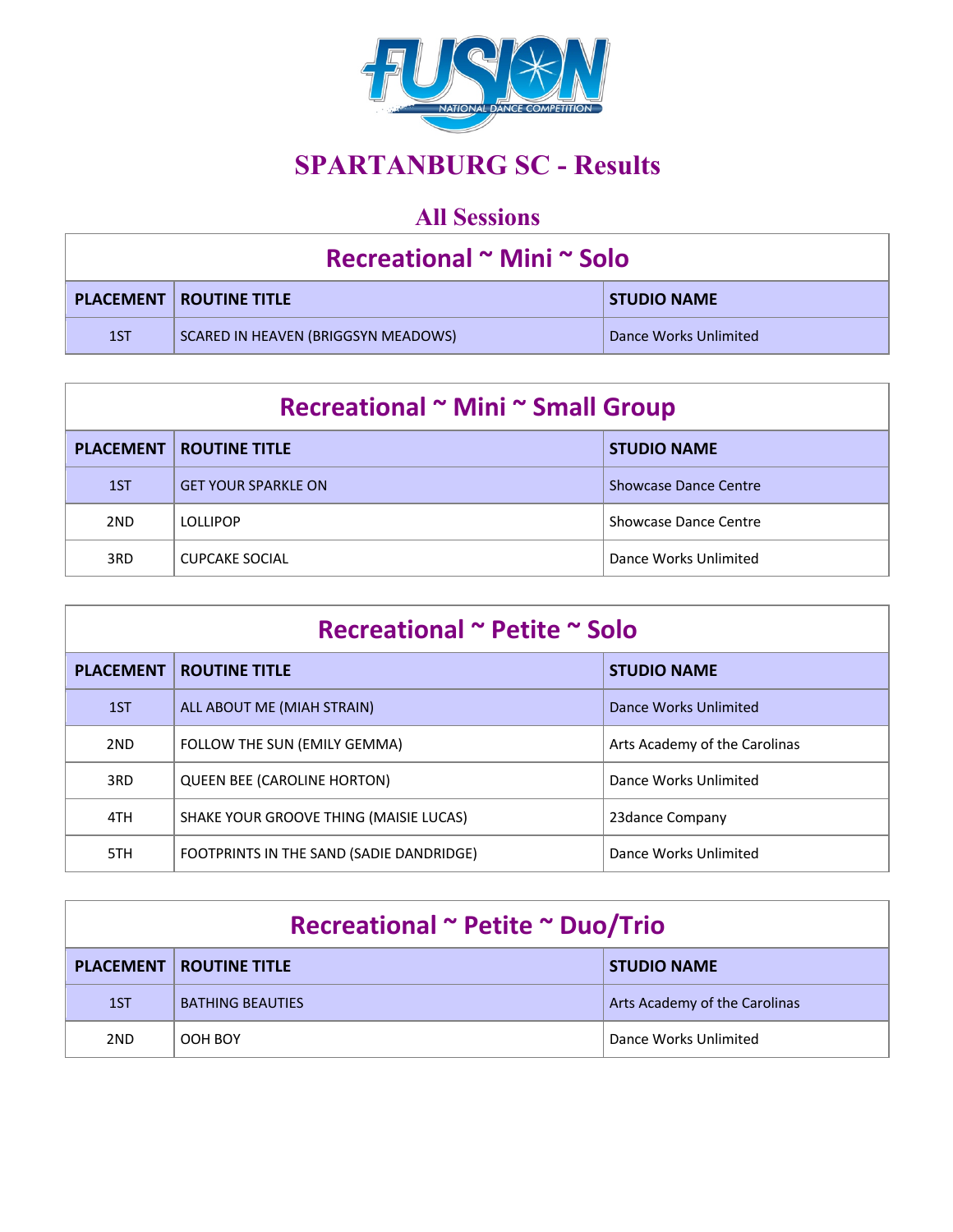| Recreational ~ Petite ~ Small Group |                       |                               |
|-------------------------------------|-----------------------|-------------------------------|
| <b>PLACEMENT</b>                    | <b>ROUTINE TITLE</b>  | <b>STUDIO NAME</b>            |
| $1^{ST}$                            | <b>GLAMOROUS LIFE</b> | <b>Next Step Dance</b>        |
| 2 <sup>ND</sup>                     | <b>BIG BAND</b>       | Arts Academy of the Carolinas |
| 3 <sup>RD</sup>                     | PINK SHOE LACES       | Dance Works Unlimited         |
| 4 <sup>TH</sup>                     | LANDSLIDE             | Dance Works Unlimited         |
| 5 <sup>TH</sup>                     | WE'VE GOT THE BEAT    | A STEP ABOVE                  |
| 6 <sup>TH</sup>                     | <b>HOT STUFF</b>      | Dance Works Unlimited         |
| 7 <sup>TH</sup>                     | EVERYWHERE I GO       | Artistic Edge Dance Center    |

| Recreational ~ Petite ~ Large Group |                        |                               |
|-------------------------------------|------------------------|-------------------------------|
| <b>PLACEMENT</b>                    | <b>ROUTINE TITLE</b>   | <b>STUDIO NAME</b>            |
| $1^{ST}$                            | <b>BIRTHDAY BABES</b>  | Dance Works Unlimited         |
| 2 <sup>ND</sup>                     | SOMEWHERE ONLY WE KNOW | Arts Academy of the Carolinas |
| 3 <sup>RD</sup>                     | <b>HAND TO HOLD</b>    | 23 dance Company              |

| Recreational $\sim$ Petite $\sim$ Line |                                  |                    |
|----------------------------------------|----------------------------------|--------------------|
|                                        | <b>PLACEMENT   ROUTINE TITLE</b> | <b>STUDIO NAME</b> |
| 1 <sub>5</sub>                         | <b>I WANT IT ALL</b>             | 23 dance Company   |

| Recreational ~ Junior ~ Solo |                                            |                                       |
|------------------------------|--------------------------------------------|---------------------------------------|
| <b>PLACEMENT</b>             | <b>ROUTINE TITLE</b>                       | <b>STUDIO NAME</b>                    |
| $1^{ST}$                     | FORGET ABOUT THE BOY (ANNA JANE COMPTON)   | Artistic Edge Dance Center            |
| $2^{ND}$                     | WAKE ME UP (ELIZABETH TODD MULLINS)        | 23 dance Company                      |
| 3 <sup>RD</sup>              | BORN READY (SAVANNAH SNIDER)               | A STEP ABOVE                          |
| 4 <sup>TH</sup>              | HEART CRY (AILA KATE PEUSER)               | Arts Academy of the Carolinas         |
| 5 <sup>TH</sup>              | FOR NOW (AINSLIE HEWITT)                   | 23 dance Company                      |
| 6 <sup>TH</sup>              | HEY MA (JADA LYNN)                         | 23 dance Company                      |
| 7 <sup>TH</sup>              | LIGHT THAT NEVER FAILS (PIPER DARWIN)      | 23 dance Company                      |
| 8 <sup>TH</sup>              | A PLACE I DON'T KNOW (CHARLOTTE BUMGARNER) | Triple Threat Performing Arts Academy |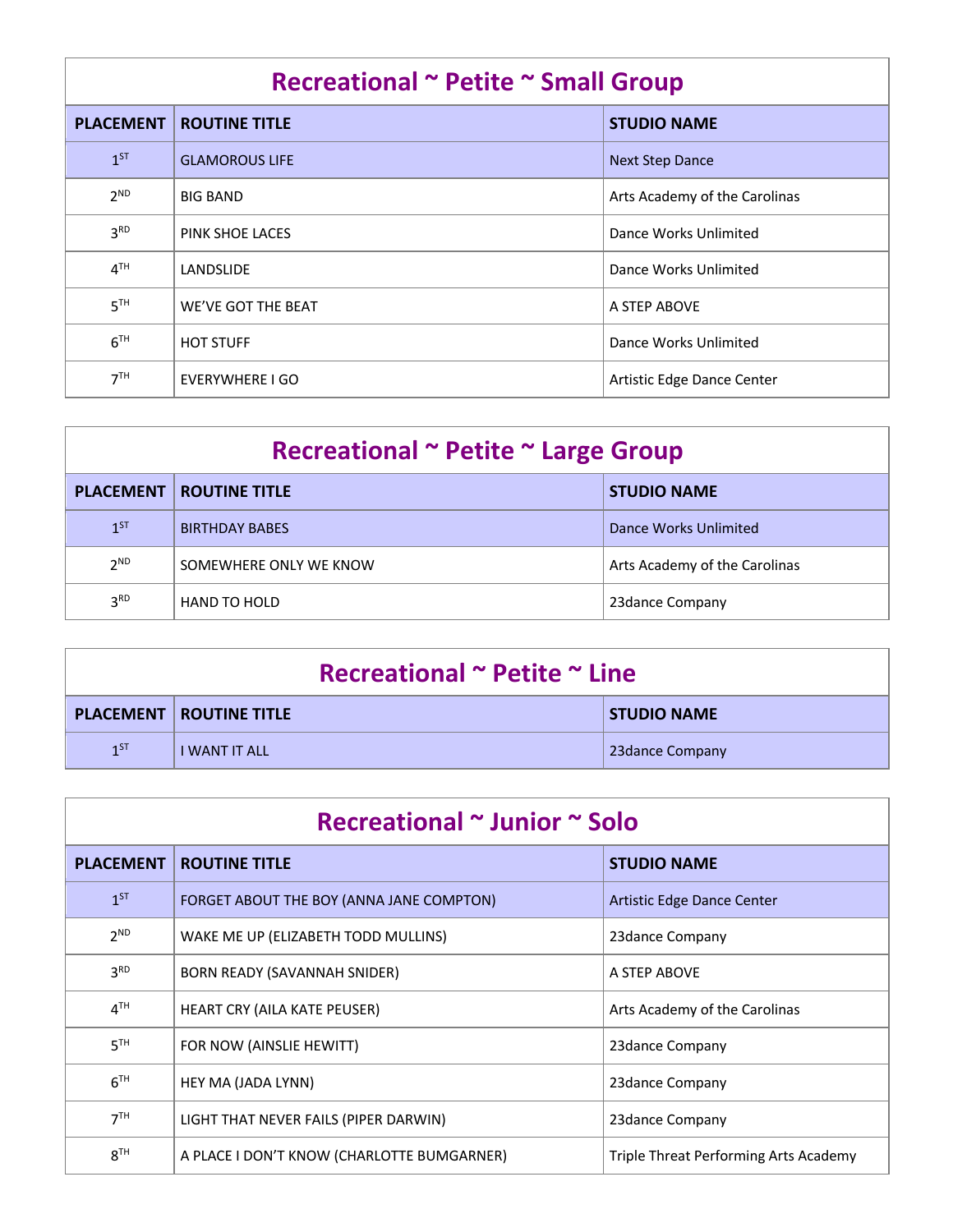| <b>g</b> TH      | SHAKE THE ROOM (MARY AVERY PARKER)               | Dance Works Unlimited         |
|------------------|--------------------------------------------------|-------------------------------|
| $10^{TH}$        | I ENJOY BEING A GIRL (CLAIRE PUNTCH)             | 23dance Company               |
| $11^{\text{TH}}$ | DON'T TREAD ON ME (CLOEY LOYD)                   | Absolute Arts Dance Company   |
| 11 <sup>TH</sup> | <b>FABULOUS (ALI HOOVER)</b>                     | Next Step Dance               |
| $12^{TH}$        | HOME (AVA MASSEY)                                | Arts Academy of the Carolinas |
| 13 <sup>TH</sup> | LOOKIN' GOOD, FEELING GORGEOUS (JOLEI PALACIOUS) | Dance Works Unlimited         |
| $14^{TH}$        | NO MORE TEARS (LUCY YARBOROUGH)                  | Arts Academy of the Carolinas |
| 15 <sup>TH</sup> | DOG DAYS ARE OVER (GENEVIEVE KRANTZ)             | 23dance Company               |

| Recreational ~ Junior ~ Duo/Trio |                                  |                               |
|----------------------------------|----------------------------------|-------------------------------|
| <b>PLACEMENT</b>                 | <b>ROUTINE TITLE</b>             | <b>STUDIO NAME</b>            |
| $1^{ST}$                         | I'LL BE SEEING YOU               | 23 dance Company              |
| $2^{ND}$                         | <b>PROUD MARY</b>                | 23 dance Company              |
| 3 <sup>RD</sup>                  | <b>STRUT</b>                     | 23 dance Company              |
| 4 <sup>TH</sup>                  | <b>FOOTLOOSE</b>                 | Arts Academy of the Carolinas |
| 5 <sup>TH</sup>                  | SING SING SING                   | <b>WestEnd Dance Company</b>  |
| 6 <sup>TH</sup>                  | <b>BLAST INTO THE MILLENNIUM</b> | <b>Cumming Dance Academy</b>  |
| 7 <sup>TH</sup>                  | <b>CONVICTION</b>                | <b>WestEnd Dance Company</b>  |
| 8 <sup>TH</sup>                  | <b>THINK</b>                     | the Dance HALL Academy        |

| Recreational ~ Junior ~ Small Group |                      |                               |
|-------------------------------------|----------------------|-------------------------------|
| <b>PLACEMENT</b>                    | <b>ROUTINE TITLE</b> | <b>STUDIO NAME</b>            |
| $1^{ST}$                            | TO NEVERLAND         | Arts Academy of the Carolinas |
| 2 <sup>ND</sup>                     | THE VILLAGE          | Artistic Edge Dance Center    |
| 3 <sup>RD</sup>                     | RAIN ON MY PARADE    | Arts Academy of the Carolinas |
| 4 <sup>TH</sup>                     | J-LO                 | Artistic Edge Dance Center    |
| 5 <sup>TH</sup>                     | <b>CARRY YOU</b>     | Arts Academy of the Carolinas |
| 6 <sup>TH</sup>                     | ALL GLOSSED UP       | <b>Cumming Dance Academy</b>  |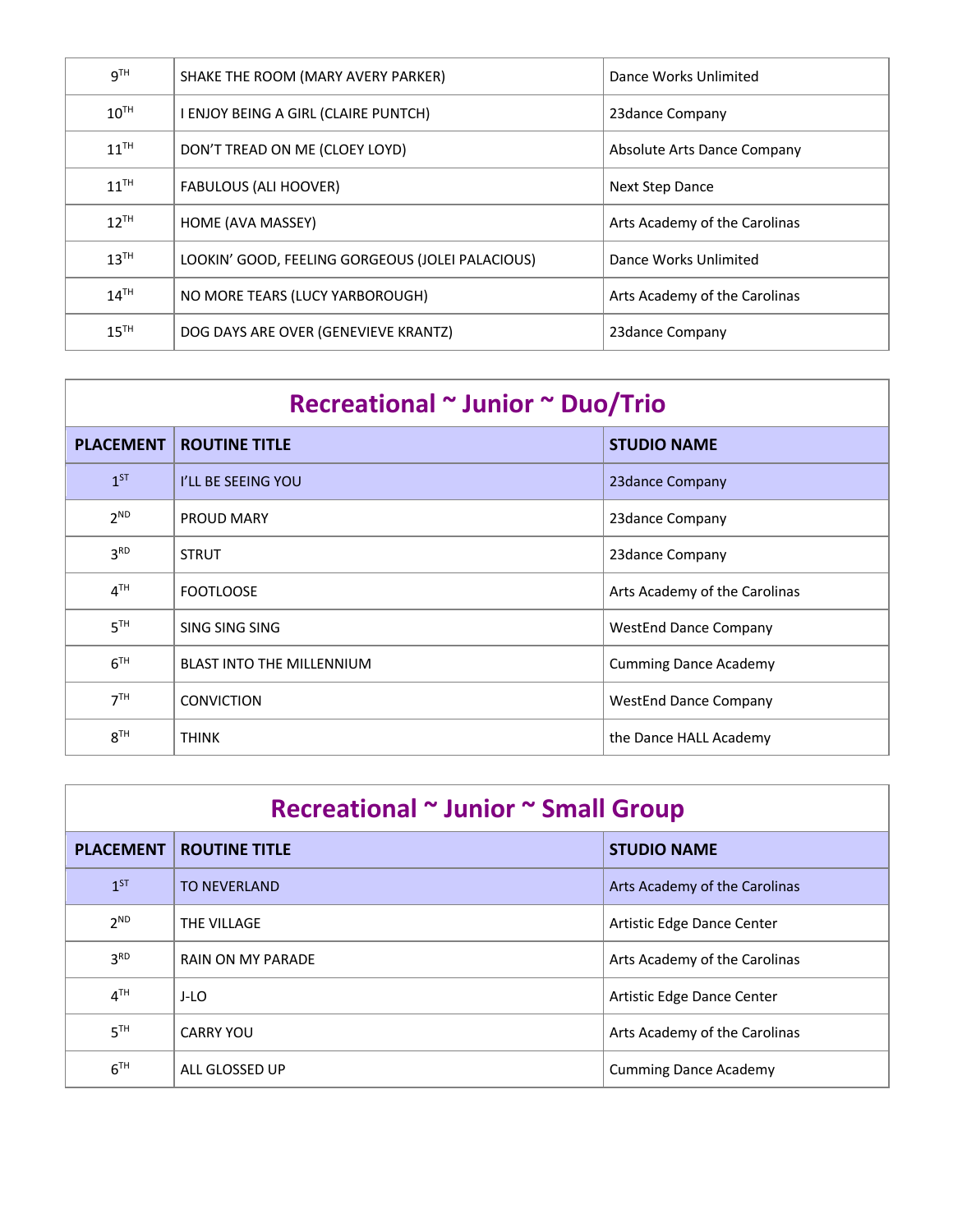| Recreational ~ Junior ~ Large Group |                           |                          |
|-------------------------------------|---------------------------|--------------------------|
| <b>PLACEMENT</b>                    | <b>ROUTINE TITLE</b>      | <b>STUDIO NAME</b>       |
| 1ST                                 | <b>BANKS</b>              | 23 dance Company         |
| 2ND                                 | <b>BEAUTIFUL PEOPLE</b>   | 23 dance Company         |
| 3RD                                 | LIGHT OF LOVE             | 23 dance Company         |
| 4TH                                 | <b>RESPECT</b>            | Anderson School of Dance |
| 5TH                                 | THE MOST BEAUTIFUL THINGS | 23dance Company          |

| Recreational $\sim$ Junior $\sim$ Line |                                  |                    |
|----------------------------------------|----------------------------------|--------------------|
|                                        | <b>PLACEMENT   ROUTINE TITLE</b> | <b>STUDIO NAME</b> |
| 1ST                                    | <b>BOOGIE SHOES</b>              | 23 dance Company   |

| Recreational ~ Teen ~ Solo |                                          |                    |
|----------------------------|------------------------------------------|--------------------|
| <b>PLACEMENT</b>           | <b>ROUTINE TITLE</b>                     | <b>STUDIO NAME</b> |
| 1ST                        | <b>CONTROL (HALEY REESE MOODY)</b>       | 23 dance Company   |
| 2ND                        | MY EYES (BROOKLIN BRACKEN)               | 23 dance Company   |
| 3RD                        | <b>GOOD VIBRATIONS (MCKINLEE HOWARD)</b> | A STEP ABOVE       |

| Recreational ~ Teen ~ Duo/Trio |                          |                              |
|--------------------------------|--------------------------|------------------------------|
| <b>PLACEMENT</b>               | <b>ROUTINE TITLE</b>     | <b>STUDIO NAME</b>           |
| 1ST                            | <b>GFT LITTY</b>         | <b>Cumming Dance Academy</b> |
| 2ND                            | <b>GIMME MORE</b>        | Artistic Edge Dance Center   |
| 3RD                            | IT TAKES TWO             | <b>Cumming Dance Academy</b> |
| 4TH                            | THE BEGINNING OF THE END | <b>WestEnd Dance Company</b> |

| Recreational ~ Teen ~ Small Group |                                  |                              |
|-----------------------------------|----------------------------------|------------------------------|
|                                   | <b>PLACEMENT   ROUTINE TITLE</b> | <b>STUDIO NAME</b>           |
| 1ST                               | LOW                              | the Dance HALL Academy       |
| 2ND                               | WHO'T THAT CHICK?                | <b>Cumming Dance Academy</b> |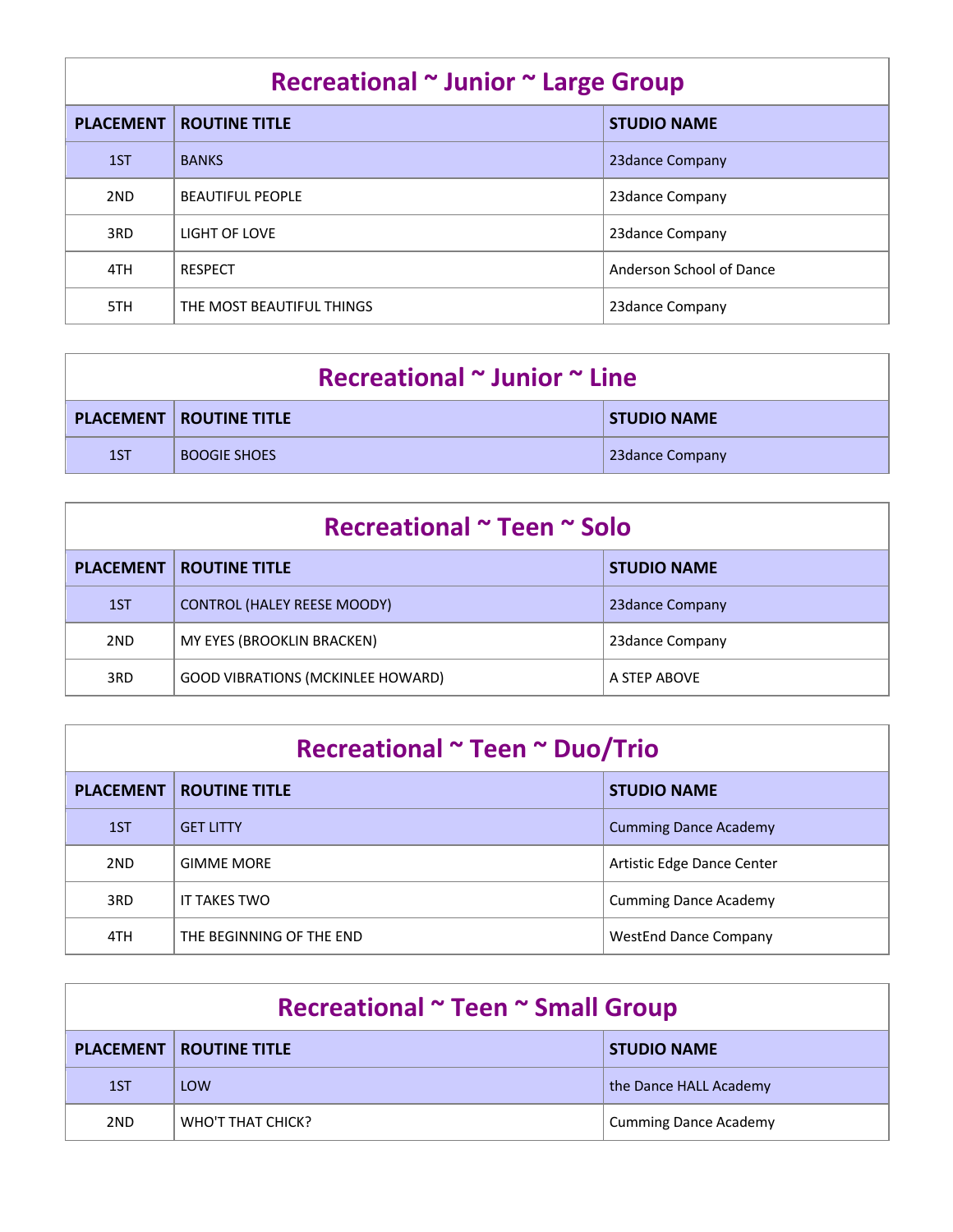| Recreational ~ Teen ~ Large Group |                                  |                              |
|-----------------------------------|----------------------------------|------------------------------|
|                                   | <b>PLACEMENT   ROUTINE TITLE</b> | <b>STUDIO NAME</b>           |
| 1ST                               | WELCOME TO THE TEA PARTY         | <b>Cumming Dance Academy</b> |

| Intermediate ~ Mini ~ Small Group |                                       |                       |
|-----------------------------------|---------------------------------------|-----------------------|
|                                   | <b>PLACEMENT   ROUTINE TITLE</b>      | <b>STUDIO NAME</b>    |
| 1ST                               | <b>CRAZY LITTLE THING CALLED LOVE</b> | Dance Works Unlimited |

| Intermediate ~ Petite ~ Solo |                                  |                                   |
|------------------------------|----------------------------------|-----------------------------------|
|                              | <b>PLACEMENT   ROUTINE TITLE</b> | <b>STUDIO NAME</b>                |
| 1ST                          | NEVERLAND (ZOEY WHITE)           | <b>Showcase Dance Centre</b>      |
| 2ND                          | STAND BY ME (JAEL HALL)          | <b>Backstage Dance Connection</b> |

| Intermediate ~ Petite ~ Small Group |                                  |                                   |
|-------------------------------------|----------------------------------|-----------------------------------|
|                                     | <b>PLACEMENT   ROUTINE TITLE</b> | <b>STUDIO NAME</b>                |
| 1ST                                 | REPORT CARD                      | <b>Backstage Dance Connection</b> |

| Intermediate ~ Junior ~ Solo |                                         |                                       |
|------------------------------|-----------------------------------------|---------------------------------------|
| <b>PLACEMENT</b>             | <b>ROUTINE TITLE</b>                    | <b>STUDIO NAME</b>                    |
| 1ST                          | SAVE ME (EMERSON THOMAS)                | Arts Academy of the Carolinas         |
| 2ND                          | YASSS QUEEN! (ELLE WILLIAMSON)          | Triple Threat Performing Arts Academy |
| 3RD                          | FOOTPRINTS IN THE SAND (ADDISON POPLIN) | Showcase Dance Centre                 |
| 4TH                          | I WAS HERE (KAYLEE MCINTYRE)            | Arts Academy of the Carolinas         |
| 5TH                          | <b>CONSTELLATIONS (ANSLEY KIMBRELL)</b> | Arts Academy of the Carolinas         |
| 6TH                          | CIRCLE GAMES (JEWELL WEATHERFORD)       | Absolute Arts Dance Company           |
| 7TH                          | CAN'T TURN YOU LOOSE (CARSON BARKER)    | A STEP ABOVE                          |
| 8TH                          | WAKE ME UP (EMMA PEUSER)                | Arts Academy of the Carolinas         |
| 9TH                          | WILDFIRE (RAYLYN BLAND)                 | Arts Academy of the Carolinas         |
| 10TH                         | I CAN COOK (ELLA HINEBAUGH)             | <b>Next Step Dance</b>                |
| 11TH                         | NOTE TO GOD (SYDNIE TURK)               | Dance Works Unlimited                 |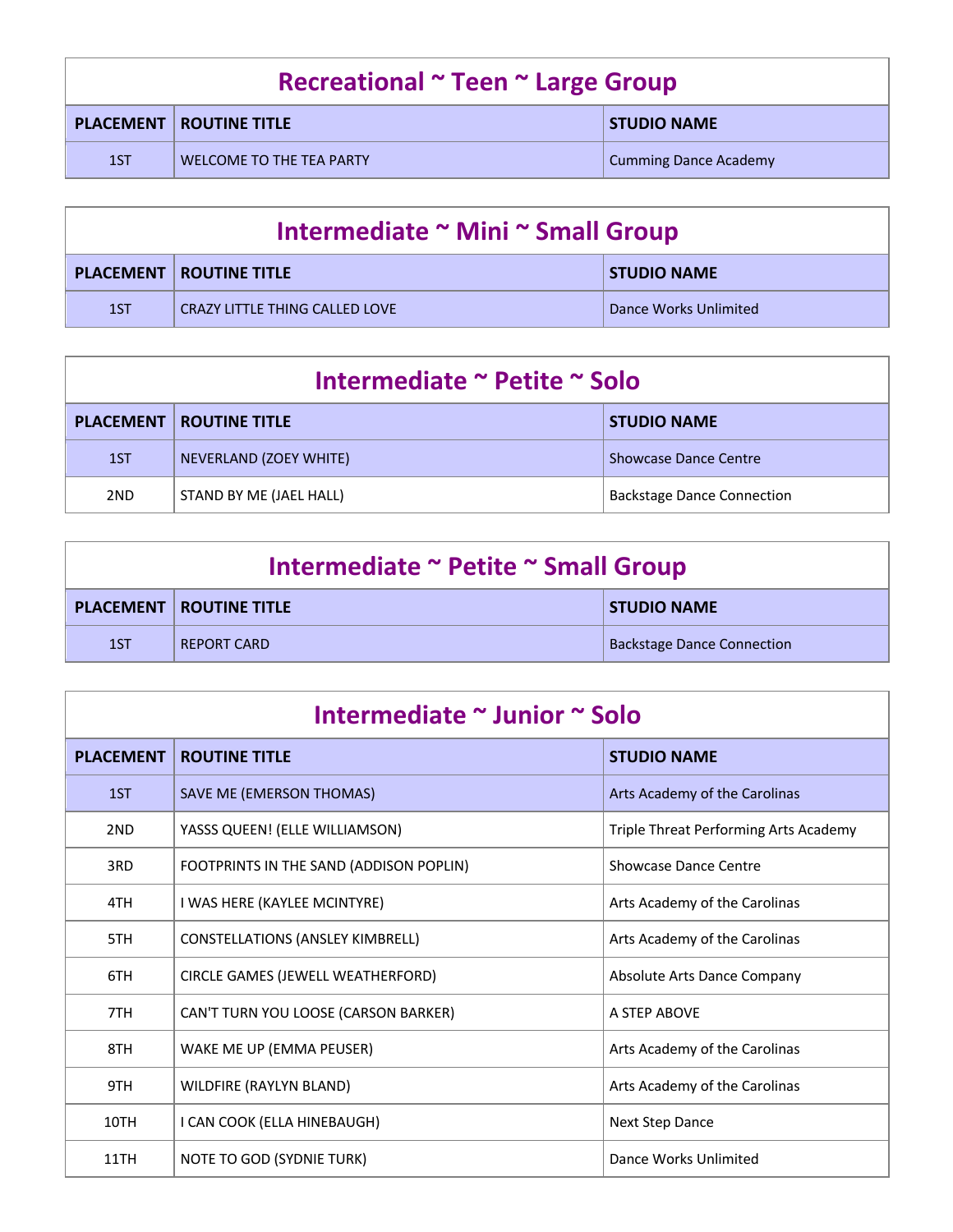| 12TH | <b>ONLY HUMAN (CAITLIN GEMMA)</b> | Arts Academy of the Carolinas |
|------|-----------------------------------|-------------------------------|
| 13TH | <b>GOOD LIFE (ASHBIE JOHNSON)</b> | Dance Works Unlimited         |
| 14TH | I AM ME (JESSALYN CARTER)         | Next Step Dance               |
| 15TH | I WANT YOU BACK (KENNEDY BRICE)   | Dance Works Unlimited         |

| Intermediate ~ Junior ~ Duo/Trio |                          |                               |
|----------------------------------|--------------------------|-------------------------------|
| <b>PLACEMENT</b>                 | <b>ROUTINE TITLE</b>     | <b>STUDIO NAME</b>            |
| 1ST                              | <b>STAR</b>              | A STEP ABOVE                  |
| 2ND                              | WHEREVER YOU WILL GO     | Arts Academy of the Carolinas |
| 3RD                              | <b>WADE IN THE WATER</b> | Arts Academy of the Carolinas |
| 4TH                              | CAN YOU HEAR ME?         | Arts Academy of the Carolinas |
| 5TH                              | HANG ON A LITTLE LONGER  | Arts Academy of the Carolinas |
| 6TH                              | WHEN I GROW UP           | Anderson School of Dance      |
| 7TH                              | <b>JUMP</b>              | <b>Next Step Dance</b>        |

| Intermediate ~ Junior ~ Small Group |                             |                                       |
|-------------------------------------|-----------------------------|---------------------------------------|
| <b>PLACEMENT</b>                    | <b>ROUTINE TITLE</b>        | <b>STUDIO NAME</b>                    |
| 1ST                                 | <b>LONELY TOO</b>           | Arts Academy of the Carolinas         |
| 2ND                                 | STRAIGHTEN UP AND FLY RIGHT | <b>Showcase Dance Centre</b>          |
| 3RD                                 | A MUSICAL                   | A STEP ABOVE                          |
| 4TH                                 | FOR WHEN IT RAINS           | Arts Academy of the Carolinas         |
| 5TH                                 | THE DRUM GOES BANG          | A STEP ABOVE                          |
| 6TH                                 | <b>DIFFERENT</b>            | Next Step Dance                       |
| 7TH                                 | DIVE INTO THE POOL          | A STEP ABOVE                          |
| 8TH                                 | <b>CAN'T TURN YOU LOOSE</b> | Next Step Dance                       |
| 9TH                                 | <b>TRESPASSING</b>          | Next Step Dance                       |
| 10TH                                | IT ALL MAKES SENSE AGAIN    | Triple Threat Performing Arts Academy |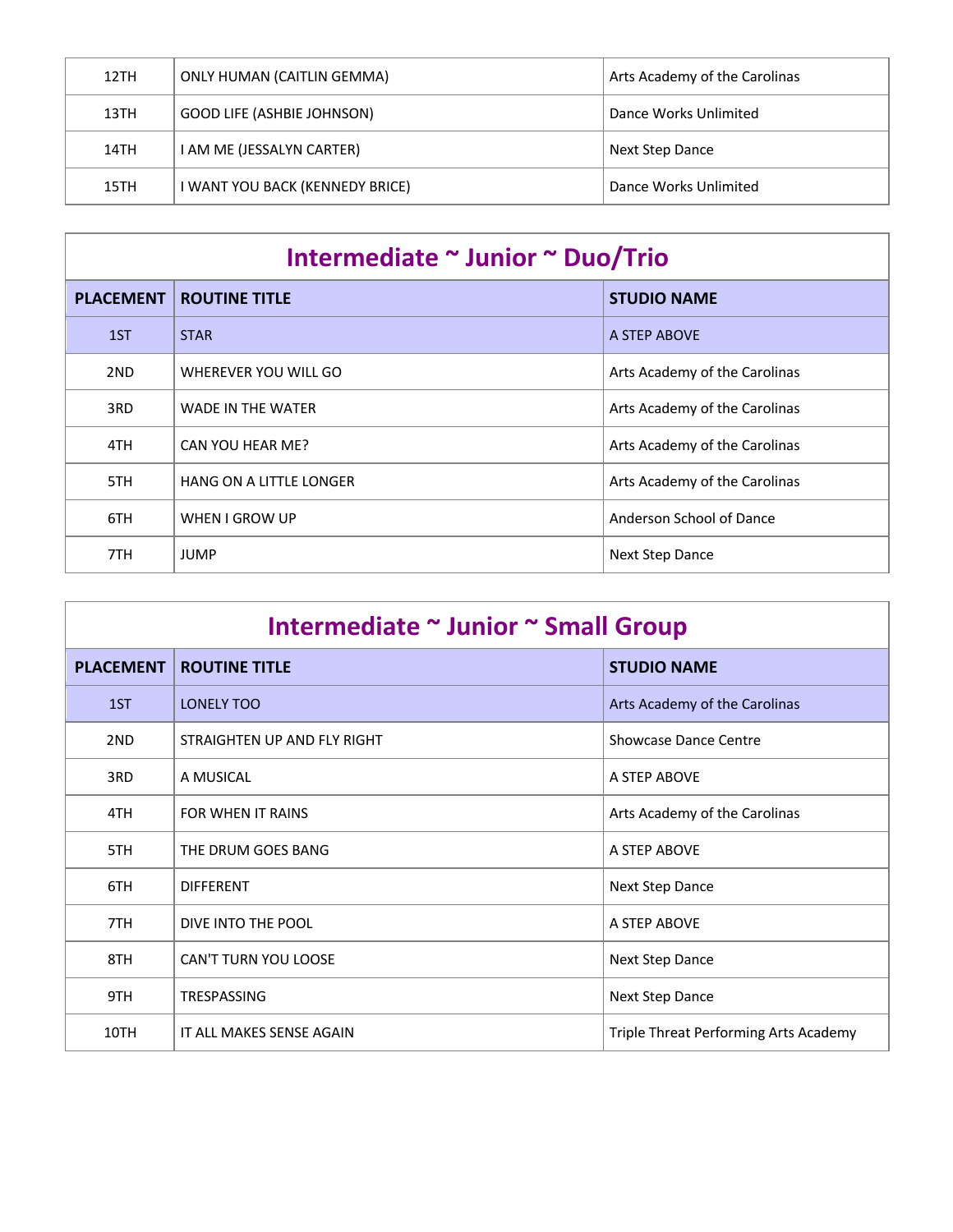| Intermediate ~ Junior ~ Large Group |                        |                               |
|-------------------------------------|------------------------|-------------------------------|
| <b>PLACEMENT</b>                    | <b>ROUTINE TITLE</b>   | <b>STUDIO NAME</b>            |
| 1ST                                 | <b>DEM BEATS</b>       | Arts Academy of the Carolinas |
| 2ND                                 | <b>COVER YOUR EYES</b> | Arts Academy of the Carolinas |
| 3RD                                 | IT DON'T MEAN A THING  | Arts Academy of the Carolinas |
| 4TH                                 | SOUND OF SILENCE       | Arts Academy of the Carolinas |
| 5TH                                 | <b>FEELS LIKE HOME</b> | Dance Works Unlimited         |

| Intermediate ~ Junior ~ Line |                                  |                               |
|------------------------------|----------------------------------|-------------------------------|
|                              | <b>PLACEMENT   ROUTINE TITLE</b> | <b>STUDIO NAME</b>            |
| 1ST                          | <b>HAVE A SEAT</b>               | Arts Academy of the Carolinas |
| 2ND                          | <b>FINDING HOPE</b>              | Arts Academy of the Carolinas |

| Intermediate ~ Junior ~ Production |                                  |                       |
|------------------------------------|----------------------------------|-----------------------|
|                                    | <b>PLACEMENT   ROUTINE TITLE</b> | <b>STUDIO NAME</b>    |
| 1ST                                | <b>INSIDE OUT</b>                | Dance Works Unlimited |

| Intermediate ~ Teen ~ Solo |                                    |                               |
|----------------------------|------------------------------------|-------------------------------|
| <b>PLACEMENT</b>           | <b>ROUTINE TITLE</b>               | <b>STUDIO NAME</b>            |
| 1ST                        | RHYTHM NATION (MALLORY KATE STOWE) | A STEP ABOVE                  |
| 2ND                        | RUBY BLUE (ELLA KATE MITCHELL)     | A STEP ABOVE                  |
| 3RD                        | SWING SET (TRESSA GREENE)          | Arts Academy of the Carolinas |
| 4TH                        | I REMEMBER HER (SULLY BARFIELD)    | Arts Academy of the Carolinas |
| 5TH                        | PERFECT SPACE (FRANNIE TEAGUE)     | 23dance Company               |
| 6TH                        | HEADS WILL ROLL (ELLA SPRINKLE)    | Arts Academy of the Carolinas |
| 7TH                        | DREAM IN BLUE (EMILY WILLIAMS)     | 23dance Company               |
| 8TH                        | SUMMERTIME (GIANNA GAUSE)          | Next Step Dance               |
| 9TH                        | ONE OR THE OTHER (AMELIA SILVA)    | A STEP ABOVE                  |
| 10TH                       | THE LOUVRE (SYDNEY SMITH)          | 23dance Company               |
| 11TH                       | DANGEROUS (ERICA KETCHAM)          | <b>Next Step Dance</b>        |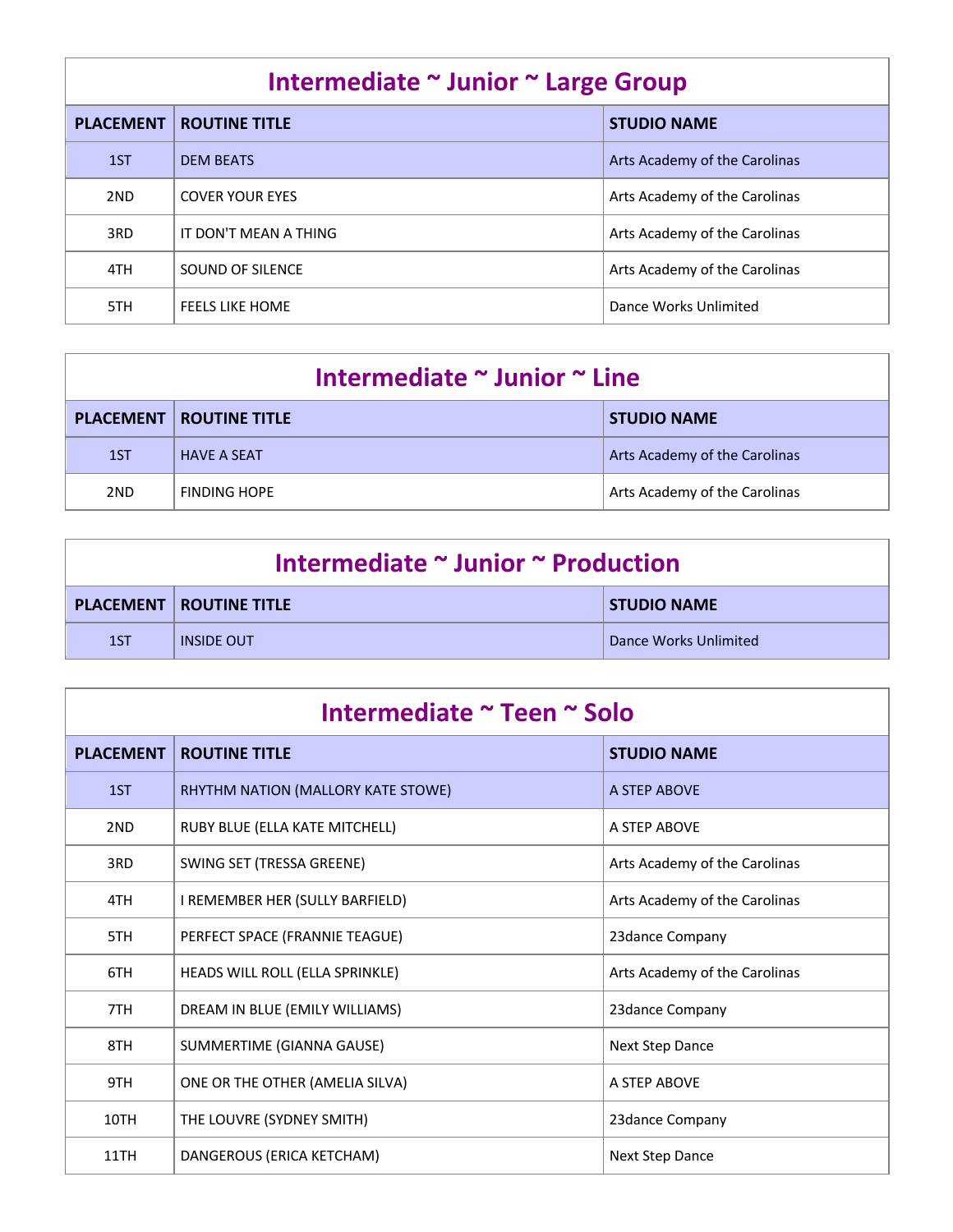| 12TH | LET ME FOLLOW (ABBY NEWTON)                       | 23 dance Company              |
|------|---------------------------------------------------|-------------------------------|
| 13TH | CRAZY LITTLE THING CALLED LOVE (ALLE MARIE MARSH) | Arts Academy of the Carolinas |
| 14TH | SMOOTH CRIMINAL (HEATHER MEJIA)                   | A STEP ABOVE                  |
| 15TH | <b>SURVIVOR (BAILEY HINCHEY)</b>                  | Showcase Dance Centre         |
| 16TH | GET ME TO THE CHURCH ON TIME (EMMA GRACE MARTIN)  | A STEP ABOVE                  |
| 17TH | WATCH ME NOW (HOPE REDD)                          | A STEP ABOVE                  |
| 18TH | I CAN STILL CHANGE (MIKAELA MASCOLO)              | Arts Academy of the Carolinas |
| 19TH | BILLS, BILLS, BILLS (HUIET ANN CLARY)             | Anderson School of Dance      |
| 20TH | MAKE IT RAIN (ELIZABETH HOOVER)                   | Next Step Dance               |

| Intermediate ~ Teen ~ Duo/Trio |                       |                                       |
|--------------------------------|-----------------------|---------------------------------------|
| <b>PLACEMENT</b>               | <b>ROUTINE TITLE</b>  | <b>STUDIO NAME</b>                    |
| 1ST                            | <b>STANDING STILL</b> | Arts Academy of the Carolinas         |
| 2ND                            | GODSPEED              | 23dance Company                       |
| 3RD                            | <b>POISON</b>         | Next Step Dance                       |
| 3RD                            | <b>RUN</b>            | Next Step Dance                       |
| 4TH                            | <b>VACATION</b>       | Triple Threat Performing Arts Academy |
| 5TH                            | NICE TO MEET YOU      | Artistic Edge Dance Center            |
| 6TH                            | <b>SOLDIER</b>        | A STEP ABOVE                          |

| Intermediate ~ Teen ~ Small Group |                          |                              |
|-----------------------------------|--------------------------|------------------------------|
| <b>PLACEMENT</b>                  | <b>ROUTINE TITLE</b>     | <b>STUDIO NAME</b>           |
| 1ST                               | THE WAY YOU MAKE ME FEEL | A STEP ABOVE                 |
| 2ND                               | <b>PUMP IT</b>           | A STEP ABOVE                 |
| 3RD                               | <b>OBLIVION</b>          | A STEP ABOVE                 |
| 4TH                               | IT'S ABOUT THAT WALK     | A STEP ABOVE                 |
| 5TH                               | <b>ORDINARY LIVES</b>    | 23 dance Company             |
| 6TH                               | <b>HEY PACHUCO</b>       | <b>Showcase Dance Centre</b> |
| 7TH                               | <b>GLAMOROUS LIFE</b>    | A STEP ABOVE                 |
| 8TH                               | <b>SWEET DREAMS</b>      | A STEP ABOVE                 |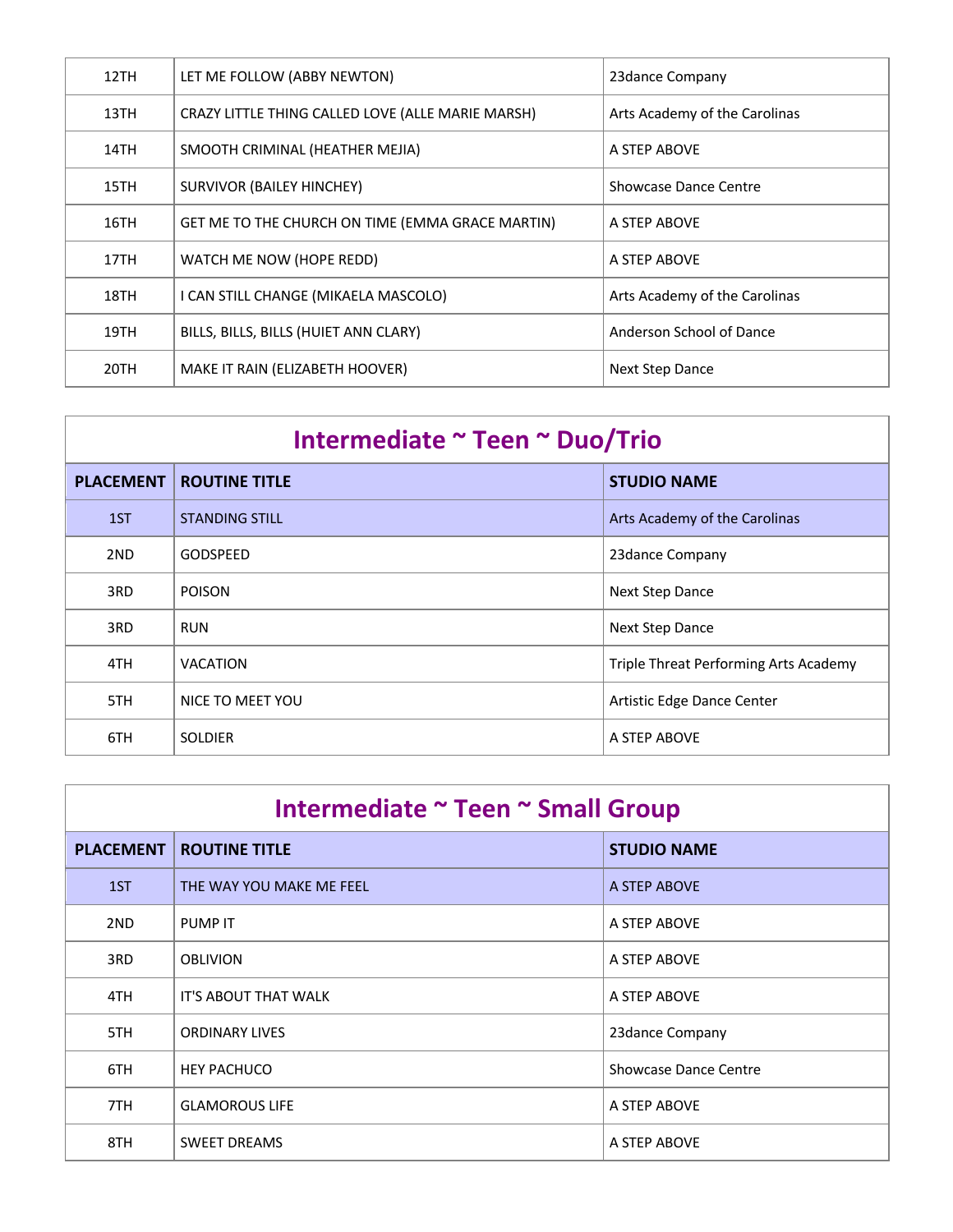|        | г |
|--------|---|
| ı<br>э |   |

| Intermediate ~ Teen ~ Large Group |                               |                               |
|-----------------------------------|-------------------------------|-------------------------------|
| <b>PLACEMENT</b>                  | <b>ROUTINE TITLE</b>          | <b>STUDIO NAME</b>            |
| 1ST                               | <b>CRAZY TRAIN</b>            | A STEP ABOVE                  |
| 2ND                               | AMEN                          | Next Step Dance               |
| 3RD                               | 100% PURE LOVE                | 23dance Company               |
| 4TH                               | <b>MICROPHONE</b>             | Next Step Dance               |
| 5TH                               | <b>TOO DARN HOT</b>           | Arts Academy of the Carolinas |
| 6TH                               | CAN'T TAKE MY EYES OFF OF YOU | 23dance Company               |
| 7TH                               | I'M A WOMAN                   | Next Step Dance               |
| 8TH                               | <b>DESTINY'S MIX</b>          | Next Step Dance               |
| 9TH                               | KNOCK ON WOOD                 | A STEP ABOVE                  |
| 10TH                              | <b>HAZY SHADE OF WINTER</b>   | A STEP ABOVE                  |

| Intermediate ~ Teen ~ Line |                                  |                    |
|----------------------------|----------------------------------|--------------------|
|                            | <b>PLACEMENT   ROUTINE TITLE</b> | <b>STUDIO NAME</b> |
| 1ST                        | <b>HERCULES</b>                  | A STEP ABOVE       |
| 2 <sub>ND</sub>            | <b>DOWNTOWN</b>                  | 23 dance Company   |

| Intermediate ~ Senior ~ Solo |                                      |                               |
|------------------------------|--------------------------------------|-------------------------------|
| <b>PLACEMENT</b>             | <b>ROUTINE TITLE</b>                 | <b>STUDIO NAME</b>            |
| 1ST                          | PYT (CHLOE GIBSON)                   | A STEP ABOVE                  |
| 2ND                          | BODY LANGUAGE (AVERY SILVA)          | A STEP ABOVE                  |
| 3RD                          | LOVELY ONE (MORGAN BABB)             | A STEP ABOVE                  |
| 4TH                          | CANNED HEAT (MEREDITH COLUMBIA)      | A STEP ABOVE                  |
| 5TH                          | BLOWIN' IN THE WIND (TAYLOR DICKSON) | 23 dance Company              |
| 6TH                          | LET ME ASK YOU (HAILEY SULLIVAN)     | Next Step Dance               |
| 7TH                          | NEVER KNOW (ADDISON DINGMAN)         | Arts Academy of the Carolinas |
| 8TH                          | IT'S ALWAYS BEEN YOU (ALLISON WOOD)  | Arts Academy of the Carolinas |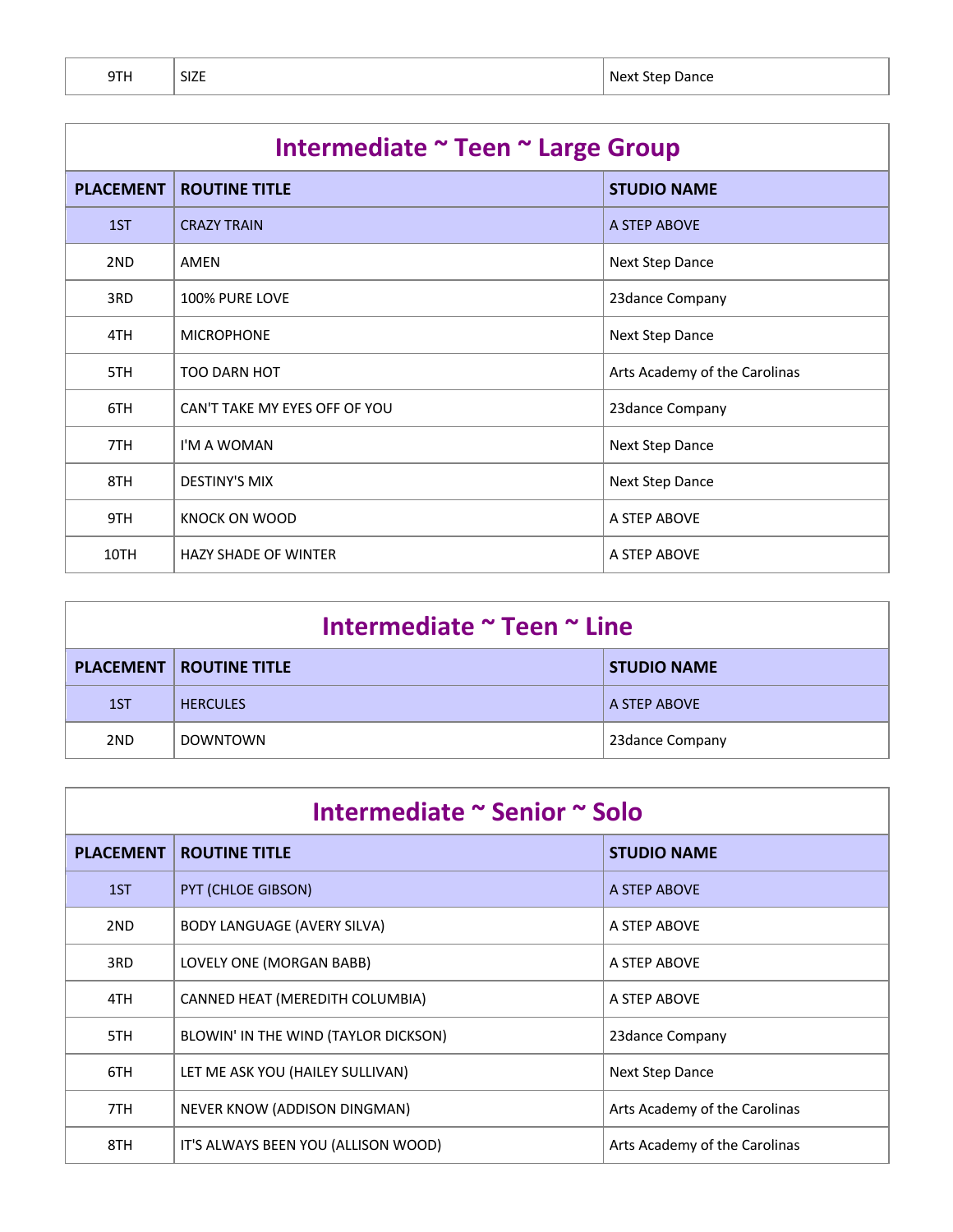| 9TH  | <b>ACROBATIC (ABBIE BARNETTE)</b>    | A STEP ABOVE           |
|------|--------------------------------------|------------------------|
| 10TH | STRANGE (JONAI STOWE)                | Dance Works Unlimited  |
| 11TH | DANCING FOR DAWN (MACIE SAVERANCE)   | Dance Works Unlimited  |
| 12TH | ADRENALINE (NAHLEEN ALLEN)           | <b>Next Step Dance</b> |
| 13TH | WISH YOU WELL (KELCI LITTLE)         | Next Step Dance        |
| 14TH | <b>GOOD RIDDANCE (MADELYN HIMES)</b> | Showcase Dance Centre  |
| 15TH | DO YOU MISS ME AT ALL (SYLIA HARRIS) | Dance Works Unlimited  |

| Intermediate ~ Senior ~ Duo/Trio |                                  |                       |
|----------------------------------|----------------------------------|-----------------------|
|                                  | <b>PLACEMENT   ROUTINE TITLE</b> | <b>STUDIO NAME</b>    |
| 1ST                              | LET'S GROOVE                     | A STEP ABOVE          |
| 2 <sub>ND</sub>                  | POST THAT                        | Next Step Dance       |
| 3RD                              | <b>CUPS</b>                      | Showcase Dance Centre |

| Intermediate ~ Senior ~ Small Group |                       |                             |
|-------------------------------------|-----------------------|-----------------------------|
| <b>PLACEMENT</b>                    | <b>ROUTINE TITLE</b>  | <b>STUDIO NAME</b>          |
| 1ST                                 | PURPLE HAT            | <b>Next Step Dance</b>      |
| 2ND                                 | FLY BEFORE YOU FALL   | Dance Works Unlimited       |
| 3RD                                 | <b>WASTED TIME</b>    | Dance Works Unlimited       |
| 4TH                                 | <b>MAKE AN IMPACT</b> | Absolute Arts Dance Company |

| Intermediate ~ Adult ~ Solo |                                  |                             |
|-----------------------------|----------------------------------|-----------------------------|
|                             | <b>PLACEMENT   ROUTINE TITLE</b> | <b>STUDIO NAME</b>          |
| 1ST                         | FIX IT TO BREAK IT (ELIZA CARR)  | Absolute Arts Dance Company |

| Elite $\sim$ Junior $\sim$ Production |                                  |                            |
|---------------------------------------|----------------------------------|----------------------------|
|                                       | <b>PLACEMENT   ROUTINE TITLE</b> | <b>STUDIO NAME</b>         |
| 1ST                                   | HOW THE GRINCH STOLE CHRISTMAS   | Artistic Edge Dance Center |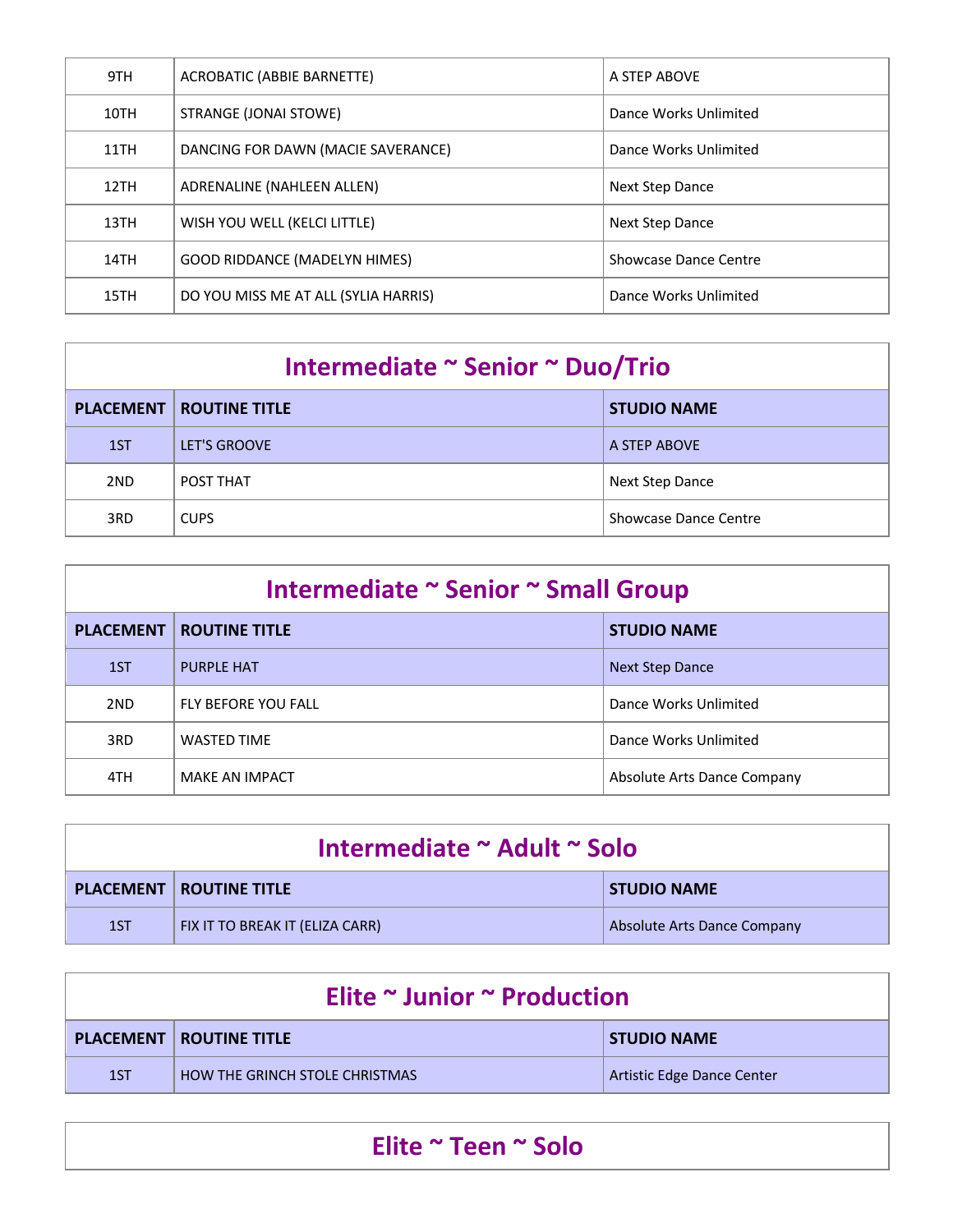| <b>PLACEMENT</b> | <b>ROUTINE TITLE</b>                   | <b>STUDIO NAME</b>            |
|------------------|----------------------------------------|-------------------------------|
| 1ST              | REQUIEM OF A MAN TANGLED (NICK MORENO) | Upstate Carolina Dance Center |
| 2ND              | THE END OF LOVE (JAZZY ANELKA)         | Artistic Edge Dance Center    |
| 3RD              | DETACHED (KAYLEY SALYER)               | <b>Bristol Dance Academy</b>  |
| 4TH              | SCARS (LILYKATE BARBARE)               | Alpha Dance & Company         |
| 5TH              | DO IT WELL (MACKENZIE HAYES)           | Artistic Edge Dance Center    |
| 6TH              | JEAN-MARIE (ALYSSA MACKLIN)            | <b>Next Step Dance</b>        |

| Elite ~ Teen ~ Duo/Trio |                                  |                               |
|-------------------------|----------------------------------|-------------------------------|
|                         | <b>PLACEMENT   ROUTINE TITLE</b> | <b>STUDIO NAME</b>            |
| 1ST                     | THE ROAD SOMEWHERE               | Arts Academy of the Carolinas |

| Elite ~ Teen ~ Small Group |                                  |                            |
|----------------------------|----------------------------------|----------------------------|
|                            | <b>PLACEMENT   ROUTINE TITLE</b> | <b>STUDIO NAME</b>         |
| 1ST                        | <b>TAKE IT</b>                   | Artistic Edge Dance Center |
| 2 <sub>ND</sub>            | <b>PRAY</b>                      | Artistic Edge Dance Center |

| Elite $\sim$ Teen $\sim$ Line |                                  |                               |
|-------------------------------|----------------------------------|-------------------------------|
|                               | <b>PLACEMENT   ROUTINE TITLE</b> | <b>STUDIO NAME</b>            |
| 1ST                           | SOUTHERN SALVATION               | Arts Academy of the Carolinas |

| Elite ~ Senior ~ Solo |                                             |                                       |
|-----------------------|---------------------------------------------|---------------------------------------|
| <b>PLACEMENT</b>      | <b>ROUTINE TITLE</b>                        | <b>STUDIO NAME</b>                    |
| 1ST                   | NOTHING LEFT BUT THEIR NAMES (BROOKE DAVIS) | <b>Shock Dance Center</b>             |
| 2ND                   | TO BE FREE (SHELLEY STEVENSON)              | Arts Academy of the Carolinas         |
| 3RD                   | FEVER (LIZZIE GRACE BUTLER)                 | Arts Academy of the Carolinas         |
| 4TH                   | REASSEMBLED (AVERY SMITH)                   | Northwestern Studios                  |
| 5TH                   | LIGHTHOUSE (MARY COOPER)                    | Triple Threat Performing Arts Academy |
| 6TH                   | INVINCIBLE SKIN (IRENA ENUICA)              | Arts Academy of the Carolinas         |
| 7TH                   | BROKEN VOW (ABIGAIL KATE FOWLER)            | A STEP ABOVE                          |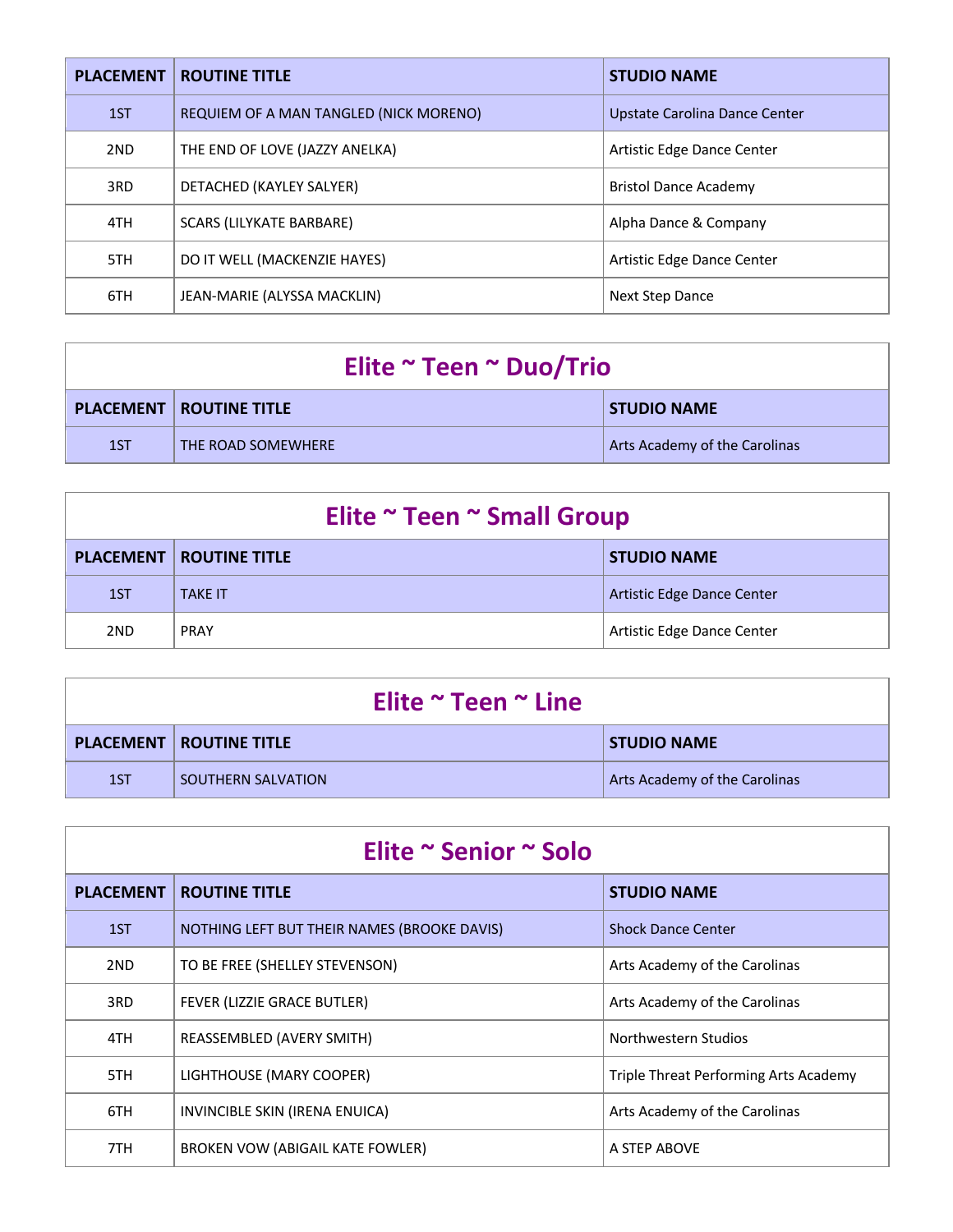| 8TH | I WILL LEAVE YOU SOME WORDS (ALEXIS DEBO) | Artistic Edge Dance Center    |
|-----|-------------------------------------------|-------------------------------|
| 9TH | SPACES (JACOB BOWER)                      | Arts Academy of the Carolinas |

| Elite ~ Senior ~ Duo/Trio |                                  |                                       |
|---------------------------|----------------------------------|---------------------------------------|
|                           | <b>PLACEMENT   ROUTINE TITLE</b> | <b>STUDIO NAME</b>                    |
| 1ST                       | <b>HEAVEN I KNOW</b>             | Triple Threat Performing Arts Academy |

### **Elite ~ Senior ~ Small Group**

| <b>PLACEMENT</b> | <b>ROUTINE TITLE</b>    | <b>STUDIO NAME</b>                    |
|------------------|-------------------------|---------------------------------------|
| 1ST              | <b>OCD</b>              | Triple Threat Performing Arts Academy |
| 2ND              | <b>COMPOSE YOURSELF</b> | Triple Threat Performing Arts Academy |
| 3RD              | LESS TALK, MORE ART     | Arts Academy of the Carolinas         |

| Elite ~ Senior ~ Large Group |                                  |                               |  |
|------------------------------|----------------------------------|-------------------------------|--|
|                              | <b>PLACEMENT   ROUTINE TITLE</b> | <b>STUDIO NAME</b>            |  |
| 1ST                          | MEMORIES FROM THE ATTIC          | Arts Academy of the Carolinas |  |

| <b>Specialty Awards</b>                 |                       |                       |
|-----------------------------------------|-----------------------|-----------------------|
| <b>12 &amp; UNDER PHOTOGENIC WINNER</b> | <b>GABBIE GRIFFIN</b> | DANCE WORKS UNLIMITED |
| <b>13 &amp; OVER PHOTOGENIC WINNER</b>  | OLIVIA BUMGARDNER     | DANCE WORKS UNLIMITED |

#### **REGIONAL TITLE WINNERS**

| SAVE ME                      |
|------------------------------|
| THE END OF LOVE              |
| NOTHING LEFT BUT THEIR NAMES |
|                              |

**ARTS ACADEMY OF THE CAROLINAS ARTISTIC EDGE DANCE CENTER** SENIOR SHOCK DANCE CENTER

#### **12 & UNDER SHOW STAR WINNER**

| <b>COVER YOUR EYES</b> | ARTS ACADEMY OF THE CAROLINAS |
|------------------------|-------------------------------|
|                        |                               |

#### **13 & OVER SHOW STAR WINNER**

| 23DANCE COMPANY |
|-----------------|
|                 |

**ADCC STUDIO OF EXCELLENCE AWARD** BACKSTAGE DANCE CONNECTION